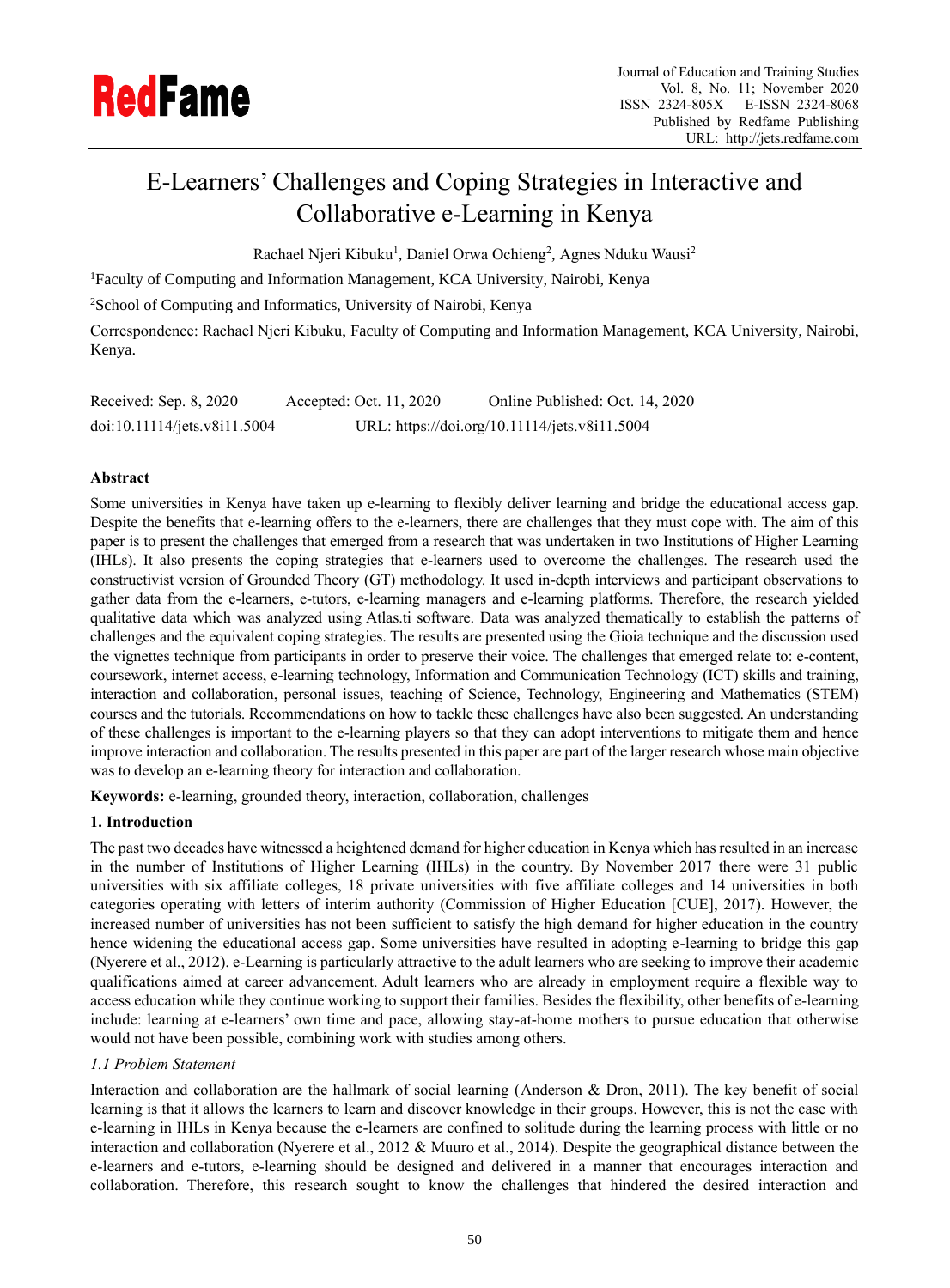collaboration among the e-learners and between the e-learners and their e-tutors. It also sought to know how the e-learners coped with those challenges. An understanding of these challenges is important so that e-learning players can adopt interventions to mitigate them.

## *1.2 Research Questions*

The research was guided by the following questions:

- (1) What challenges do the e-learners face in interactive and collaborative e-learning environments?
- (2) How do the e-learners cope with the challenges?

#### *1.3 Literature Review*

This section presents the pedagogical e-learning models, the theoretical background of interactive and collaborative elearning and the status of interactive and collaborative e-learning in Kenya.

#### 1.3.1 e-Learning Pedagogical Models

e-Learning pedagogical models include the particular designs of deploying technology to support e-learning pedagogy (Aparicio et al., 2016). There exists three e-learning pedagogical models namely: open learning, distributed learning and learning communities (Dabbagh, 2005). *Open learning* is an e-learner-oriented model that emphasizes on meeting the elearners' individual needs. It flexibly delivers e-learning services such as evening or part time courses, short courses, workshops, conferences, seminars, certificate, diploma and degree programs" (Aparicio et al., 2016 & Dabbagh, 2005) by use of knowledge portals, asynchronous learning networks, knowledge networks, tele-learning and virtual classrooms (Dabbagh, 2005). *Distributed learning* [also known as ubiquitous learning] is education delivered to various locations at any time using telecommunication technologies (Aparicio et al., 2016). An example of distributed learning is Computer Supported Collaborative Learning (CSCL) which is centered on e-learner interaction and collaboration (Janssen & Bodemer, 2013). It uses e-mails, chatrooms, discussion fora, video and audio conferencing. Distributed Learning activities are carried out at self-appointed times and they are self-paced (Dabbagh, 2005). *Learning Communities (LCs)* are groups of e-learners with the same learning agenda participating in socio-cultural activities in projects within their discipline (Aparicio et al., 2016 & Dabbagh, 2005). LCs offer social and informal academic support to the participants with a focus on learning rather than teaching (Dabbagh, 2005).

## 1.3.2 Theoretical Background

There are three relevant theories in interaction and collaboration namely: constructivism, social constructivism and connectivism. *Constructivism* underpins 'active learning' concept (Kalpana, 2014 & Bognar, 2016) that advocates for participation in the learning process and critical thinking aimed at gaining and expanding learners' understanding rather than assimilating information from tutors (Amineh & Asl, 2015). To e-learning, constructivism implies that e-tutors should offer online interactive tasks to boost co-operative learning. It also implies that e-learning resources should be designed to include collaborative tasks (Alzaghoul, 2012). The corresponding e-learning pedagogical model for constructivism is distributed learning (Dabbagh, 2005). *Social constructivism* introduced the concept of 'social presence' of e-learners and e-tutors in the learning process. It also emphasized the 'situative learning' concept, hence its implication to e-learning is that e-tutors should create e-learning experiences that are similar and familiar to the e-learners' real-life experiences (Amineh & Asl, 2015). The corresponding e-learning pedagogical model for social constructivism is a blend of distributed learning and learning communities (Dabbagh, 2005). *Connectivism* emphasized the use of contemporary technologies to achieve social interconnectedness among e-learners and between e-learners and e-tutors. It postulates that knowledge is situated in a web of Learning Communities (LCs), which are groups of learners with similar learning agenda and interests (Kop & Hill, 2008). Its implication to e-learning is that learning activities and resources should be designed to include co-operative groups of active members consisting of both e-learners and e-tutors (Foroughi, 2015). The corresponding e-learning pedagogical models for connectivism are learning communities and social networks (Dabbagh, 2005).

## 1.3.3 Interaction and Collaboration in e-Learning in Kenya

Learning is made more efficient by learners actively participating in groups and discovering knowledge on their own through real-life experiences (Wu et al., 2010). However, according to Nyerere et al. (2012) the Learning Management Systems (LMS) used by IHLs in Kenya are content-centered. They only employ asynchronous mode of delivering learning materials but lack learner-learner and learner-tutor interaction thus encouraging passive learning. The e-tutors use these LMSs to post the e-content and coursework; e-learners in turn access them and study them individually since the design of the e-content does not emphasize interactivity and group working (Mwaniki et al., 2016). According to Nyerere (2016) this problem was attributed to lack of e-tutor training in interactive e-content design. The interactive and collaborative tools in the LMSs are either not in use or their use is minimal. A study by Muuro et al. (2014) established that many e-learning initiatives are characterized by lack of e-learners' collaboration and social interaction. This study further found out that e-tutors failed to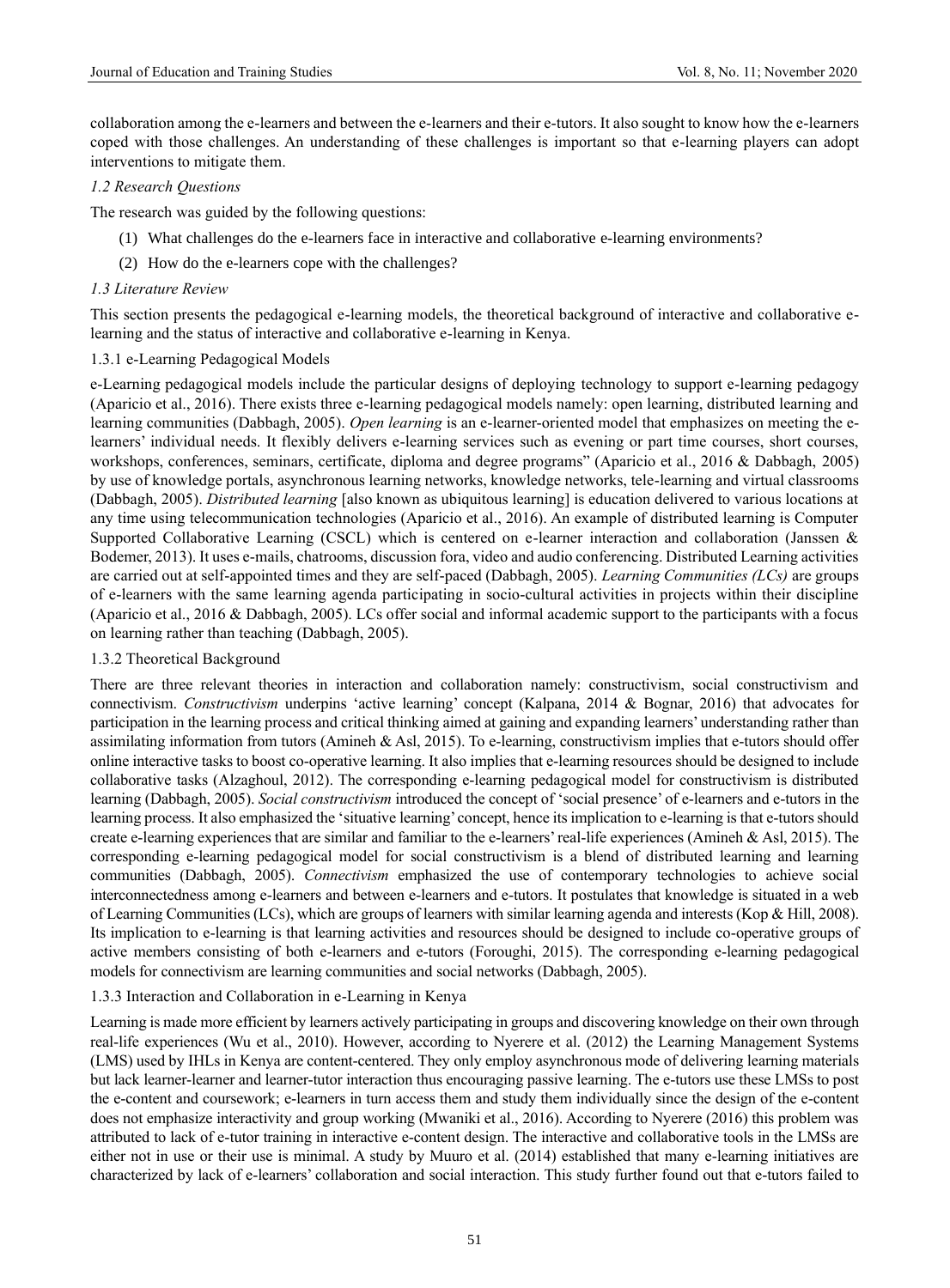initiate collaborative activities among the e-learners with 41.3% of the respondents citing that their e-tutors did not engage them in collaborative tasks. In situations where e-learners engaged in collaborative activities, 47% cited lack of feedback from the e-tutors as a big challenge; a problem that Nyerere et al. (2012) and Mwaniki et al. (2016) attributed to lack of training of staff and low motivation on the part of the e-tutors. Further, according to Nyerere et al. (2012) and Nyerere (2016) the e-tutors who facilitate the delivery of e-learning are the same tutors teaching in the conventional learning thus they lack the time to initiate interactive and collaborative activities.

#### **2. Method**

The main objective of the research was to develop a theory, therefore it adopted the *constructivist paradigm*. It also adopted the *pragmatic philosophy* that involved the researcher interpreting the data obtained from in-depth interviews and participant observations. Finally, it adopted the *induction approach* where the engagement with theory happened after the research. The research employed the *qualitative approach* to data collection and analysis. It used the Grounded Theory (GT) methodology that is applicable when extant theories fail to adequately explain a phenomenon (Walsh et al., 2015 and Wiesche et al., 2017). GT was favored because it's procedures allowed the researcher to flexibly examine the experiences of e-learners, e-tutors and e-learning managers in order to develop broad explanations leading to the development of the substantive e-learning theory (Gentles et al., 2015). The research used the constructivist version of GT (Charmaz, 2014) because the intention was to construct the theory from the researcher's interactions with the elearning participants and their perspectives on e-learning. Thus, the researchers' role was somewhere between the participant-observer and passive-observer.

#### *2.1 Research Design*

Some GT versions advocate deferring the reviewing of literature until after the theory has been developed to avoid contaminating it with preconceptions from existing literature and theories. However, this research adapted the constructivist GT to include a brief review of technical literature at the beginning (see figure 1) as advised by Charmaz (2014). This was to establish the theoretical gaps in existing theories, establish the provisional concepts and formulate the research questions that guided the research.



Figure 1. Research design (adapted from Charmaz, 2014 and Chun-Tie et al., 2015)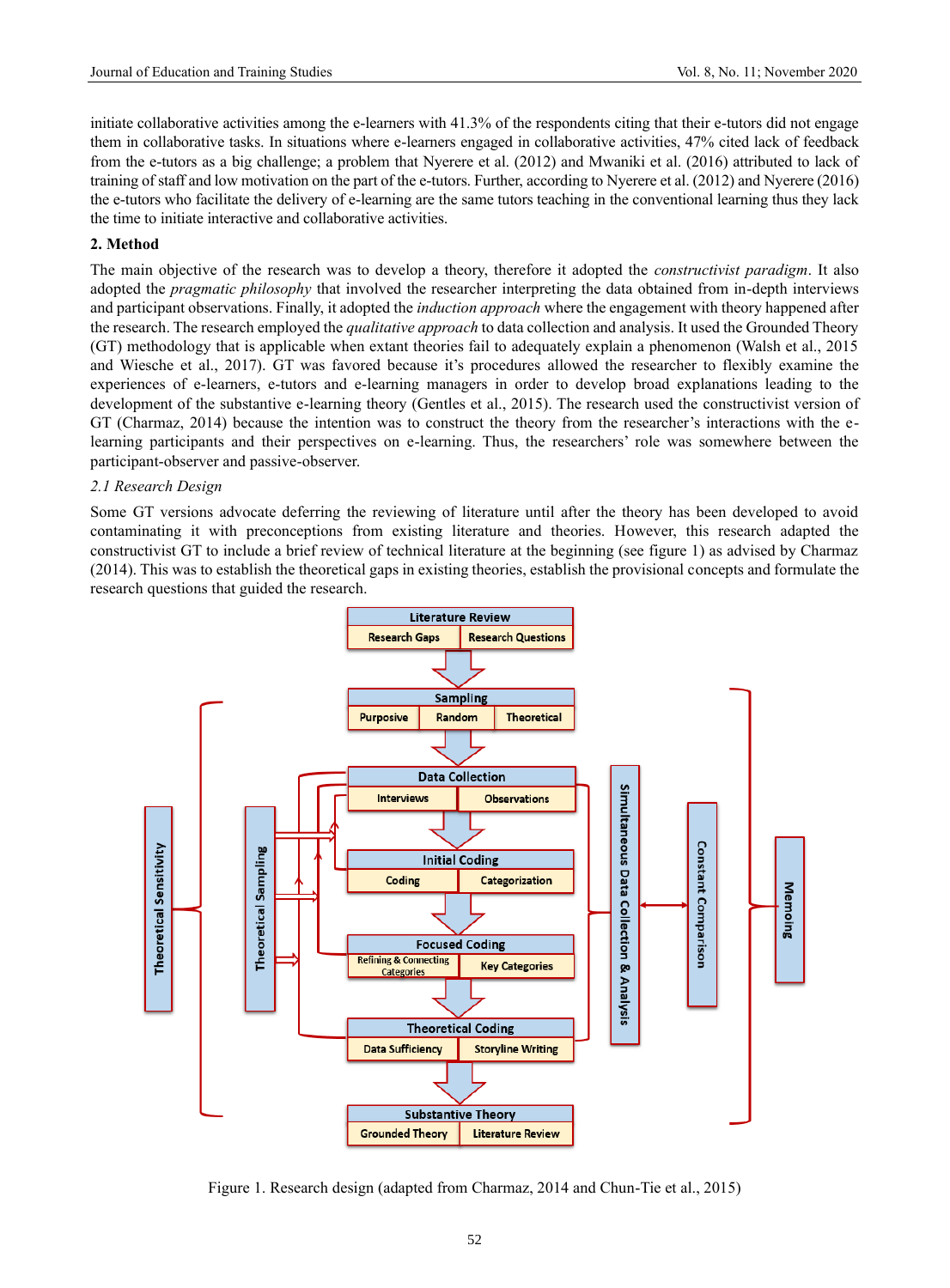## *2.2 Preliminary Study and Data Collection Tools*

A preliminary study was conducted before data collection by use of observation method to gain an understanding of the real situation on the ground. This entailed a survey of the characteristics and activities such as the design of the LMSs, exchanges among e-learners and their e-tutors, frequency of such exchanges, interaction tools used, e-content exchanged, among any other observable characteristics and activities. The preliminary study shaped the research by establishing the variability of the survey sample and assisted the researcher to reflect and focus on the data needed and from where to get it. The results of this survey guided the design of the interview schedules.

#### *2.3 Data Collection Procedures and Ethical Consent*

The research sought for data collection authorization from the ethics and review board and other relevant research authorities. These permits were then presented to the respective universities' research and postgraduate schools to seek approval for data collection from their e-learning programs. Thereafter, the participants were called by the researcher to request for an interview, upon which when granted, a date was scheduled. At the beginning of every interview, the purpose and the terms of the interview were explained and the letter of informed consent presented to the participants.

#### *2.4 Sampling Procedures*

The research involved two Universities in Kenya anonymously coded as University-1 and University-2, that were chosen purposively because they possessed the variability of the data needed. The research used in-depth interviews and participant observation to collect data which are admissible methods in line with GT principles (Aldiabat et al., 2018). In-depth interviews allowed probing for more data (Miles et al., 2020). Observations were used to corroborate and triangulate the data received from the interviews (Aldiabat et al., 2018). 35 distant e-learners were interviewed who were selected using a combination of theoretical and random sampling. 16 e-tutors also participated, six chosen purposively because they were managers who were well-informed in the e-learning matters and the remaining ten were selected using a combination of theoretical and random sampling. However, the e-tutors' perspectives in this article are only meant to corroborate the e-learners' challenges. The interviews were conducted in iterations; the first iteration was a face-to-face session that lasted between one hour to 1½ hours. Data was captured by note taking and audio recording. Where necessary, follow-up data collection iterations were conducted using member-checking technique via telephone conversations to corroborate previously collected data, clarify issues and gather more data. By the 30<sup>th</sup> interview the trends from the data started to stabilize. Five more interviews were conducted to see if any new data or trends would emerge after which data collection ended and *theoretical saturation* was attained; a point at which the data obtained was sufficient for the analysis desired.

## *2.5 Data Collection, Analysis and Memo Writing*

The activities of data collection, analysis and memo writing were carried out concurrently. A data *"inspection cycle"* (Kalpokaite & Radivojevic, 2019, p. 50) was carried out before analysis that involved transcribing, cleaning, identifying gaps and ordering the data into a logical flow. Data was then entered in Atlas.ti for analysis. *Initial coding* started with the first interview's data and *memo writing* started immediately. The subsequent interviews were conducted using *random and theoretical sampling* to corroborate the previous interviews' data and identify divergent views. This process combined with *constant comparison* of the previously obtained data continued up to the 35<sup>th</sup> interview. From initial coding, the process progressed to *focused coding* and then to *theoretical coding*. Initial coding established the challenges as well as the coping mechanisms from the data. Focused coding involved categorizing the identified initial codes into themes after iterative data collection and analysis. Theoretical coding involved lifting the analyzed data from its face-value meaning to a conceptual level relating it with the emerging category of '*challenges in interactive and collaborative e-learning environments'* after iterative data collection and analysis. The story line of the challenges was then documented. The research used thematic analysis to establish themes/patterns of commonality and recurring challenges from the data (Miles et al., 2020). The results were presented using Gioia and vignettes techniques (Reay et al., 2019).

## *2.6 Results Validation*

The robustness of the results rest on four premises, first, the use a survey of two universities yielded comparable results. Second, the combined use of interviews and observations ensured triangulation. Third, although the participants were theoretically sampled they were also randomly identified thus eliminating subjective bias. Fourth, the involvement of etutors and managers triangulated the findings.

## **3. Results**

The challenges identified were categorized into nine themes which together with their coping mechanisms are summarized in figure 2.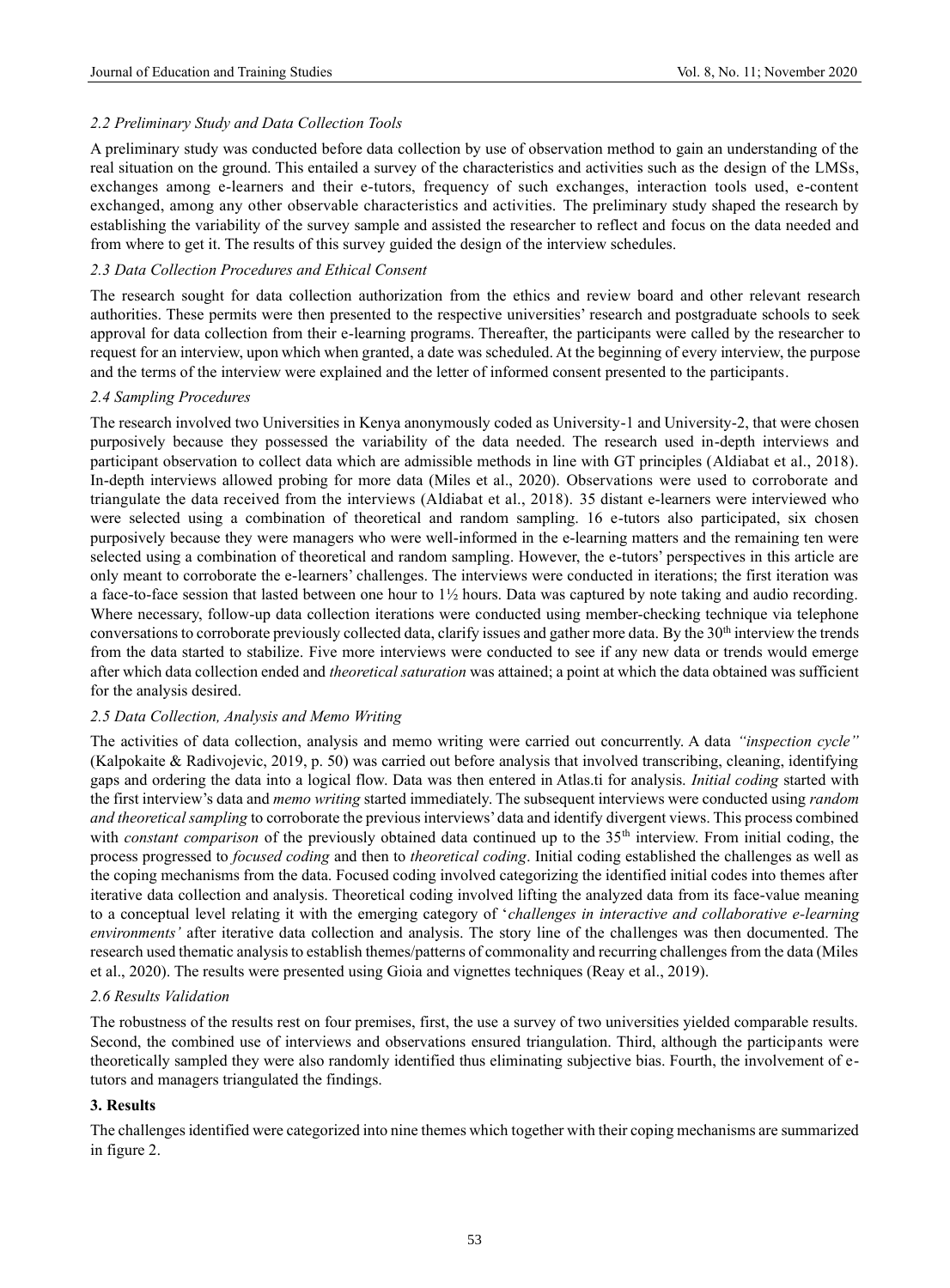

Figure 2. e-Learner challenges, themes and coping mechanisms

## *3.1 e-Content Challenges*

The persistent e-content issues included: complex, delayed, incomplete, inconsistent with objectives, wrongly formatted, outdated, lacking in multimedia and interactive activities. This was corroborated by observation of the e-content uploaded on the LMSs. Depending on the challenges the e-learners coped by adopting a variety of strategies. Of importance to this study was complex e-content where all participants alluded to encountering e-content that was difficult to understand during their personal studies. To cope with this challenge, they sought for help from various sources as follows:

- 1) 40% of the participants contacted their e-tutors over complex e-content.
- 2) 88.6% of the participants turned to online sources specifically Google and YouTube.
- 3) 77.1% of the participants turned to fellow e-learners in their small informally [outside the LMS] constituted groups.
- 4) 14.3% of the participants sought e-content help from the e-library.

# *3.2 Coursework Challenges*

Three persistent coursework challenges were identified. Firstly, there were delays in uploading the coursework leaving insufficient time which leads to cognitive overload when it happens towards the end of the semester. To cope with delayed uploading of e-content, many participants took leave from work to do the coursework in the short notice. One participant said, *"it disorganizes me because I have to take leave to do the coursework, which I had time to do earlier should it have been uploaded in good time"*. Secondly, there were difficult tests and assignments, where 34.3% of the participants alluded to seeking academic assistance from fellow e-learners and external tutors but not designated e-tutors. Others engaged academic assistants at a fee. One participant said, *"in the case of the difficult assignments I went to another tutor from a different university and I paid him".* 43.75% of the e-tutors corroborated this finding by reporting that they suspected someone else did the coursework on behalf of the e-learners. The e-tutors justified their suspicion by the poor performance in the examinations compared to coursework. One e-tutor explained, "*they tend to do well in the coursework but in the examinations they perform poorly"*. Thirdly, some participants indicated that they lacked the time to do the coursework. One participant said, *"due to the pressure of work I get surprised there is an assignment that needs my attention"*. To cope with this challenge some participants submitted coursework via e-mail since they were time-barred by the LMS while other turned to academic assistance.

## *3.3 Internet Access Challenges*

Three internet access issues persisted, first, there was lack of internet availability in some rural and remote areas of the country. To cope with this challenge, participants travelled to the nearest town to access the internet. One participant said,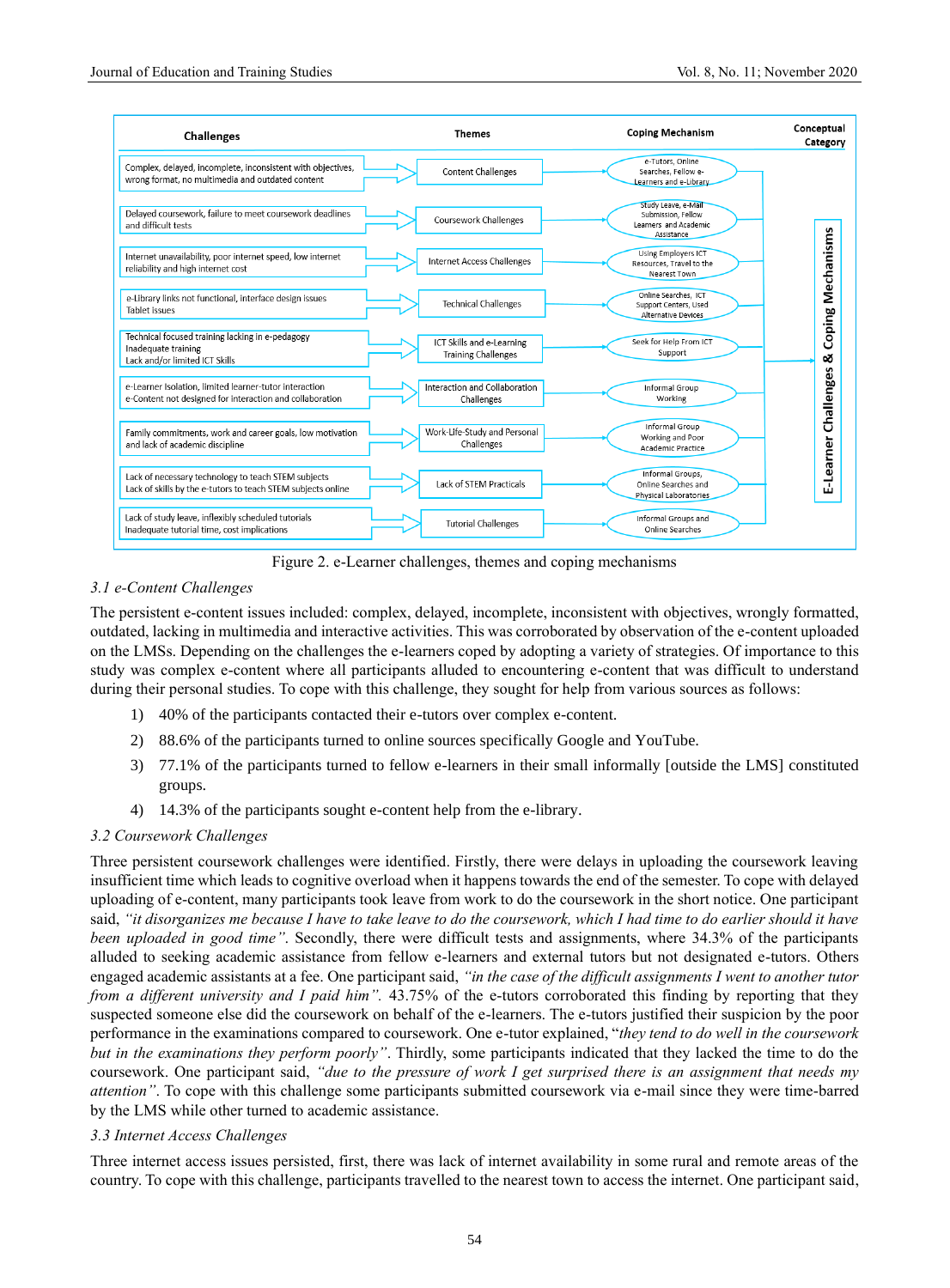*"I had to travel for about 40 kms to access internet and submit the coursework".* Second, though the e-learners had invested in internet at their homes, majority cited high cost as a major problem. 88% of the participants in formal employment used their employers' ICT resources to cope with the prohibitive internet access cost. One participant said, *"the cost of downloading reading materials, submitting coursework and searching for extra reading materials online, is very high for me"*. Participants that were not in formal employment had to bear the high internet access cost at home while a minority visited cybercafés. Third, those participants who used their employers' internet indicated that the internet connection at home was poor hence coped by using their employers' internet that was [very] fast and reliable. One participant said, *"internet at work is very fast and reliable, no waiting for things to download or upload".*

## *3.4 Technical Challenges*

Three technical issues persisted, first, some e-library links to resources were not functional, which was corroborated by the observation of the e-library. To cope with e-library challenge, majority went online elsewhere to search for equivalent materials. Others did not know how to use the e-library to locate needed resources. To cope with this challenge, they contacted the ICT support centers to help them access the e-library. Second, although majority rated the LMSs as having good usability and affordance, some complained that the interface was text-based and preferred a Graphical User Interface (GUI). As a result, they had challenges using and navigating the LMS especially at the beginning. To cope with user interface design issues, they called the ICT support centers. Third, although the e-learners were expected to acquire their own ICT devices, the universities issued them with a tablet upon enrolment since not all e-learners were able to acquire or access these devices. This tablet turned out to have the following challenges:

- 1) The increase of 4G smartphones in the market rendered the tablet redundant hence some participants abandoned its use in favor of the smartphones.
- 2) The 3G tablets issued earlier were rendered useless when other accompanying technologies changed to 4G, making the old tablets very slow and sometimes incompatible with the upcoming technologies. The participants issued with 3G tablets accessed the portal on other devices.
- 3) In University-2 the tablet was locked to e-learning use only. Furthermore, it had to be returned to the university every beginning of a semester for loading of new e-content. In case of failure or breakage it had to be repaired from the university's ICT support center; a requirement that the participants found cumbersome. Some indicated that they had set it aside and continued to access the LMS on other devices. However, University-2's tablet concept was ideal for e-learners in remote places without [or with intermittent] internet access such that they always had their e-content available offline.
- 4) The size of the tablet's internal memory was limiting, making it difficult to run heavy application software needed in STEM-oriented courses. In such cases, the participants acquired laptops or desktop computers.

## *3.5 ICT Skills and e-Learning Training Challenges*

Three challenges persisted; first, 61.3% of the participants who attended the induction training lamented that it was not adequate to master all the features of the LMS. e-Learning managers blamed inadequate training on lack of sufficient resources to run a fully effective training program. Besides the induction training, the regularly planned refresher trainings were poorly attended. One manager lamented, *"when I call them for refresher training they fail to attend so they don't have the skills"*. Second, lack of and/or limited ICT skills was a common challenge among the older participants. To cope with these two challenges, participants sought for technical help from the ICT support centers and from user manuals available in the LMSs. Third, 93.5% of the attendees indicated that the induction training mainly focused on the technical aspects, with limited e-pedagogy aspects. One participant said, *"the induction only concentrated on technical aspects……instead it should have concentrated in helping us to understand everything that e-learning entails".* To cope with this challenge they sought for support from the e-learning help-desk.

## *3.6 Interaction and Collaboration Challenges*

Two challenges persisted, first, all participants alluded to suffering isolation in e-learning. One participant said, *"elearning is a very lonely way to learn. I am alone like lone ranger"*. The participants indicated that their e-tutors did not initiate collaborative activities. From the observations, the design of the e-content, tests and practicals lacked collaborative activities thus encouraging individualism further isolating the e-learners. Further, although the LMSs in use in both universities have collaborative learning tools, all the participants indicated that they were not trained on how to use them. One manager corroborated this finding saying, *"we have not emphasized on group working in the training and once it is left out it is not practiced by the e-learners and e-tutors".* To cope with isolation, 88.6% of the participants formed small informal groups amongst themselves from where they drew moral support, exchanged ideas, solved problems, resolved complex e-content and performed practicals (for STEM-based participants). Second, 51.4% of the participants lamented the lack and/or limited learner-tutor interactions which was blamed on e-tutors' unavailability as they doubled up as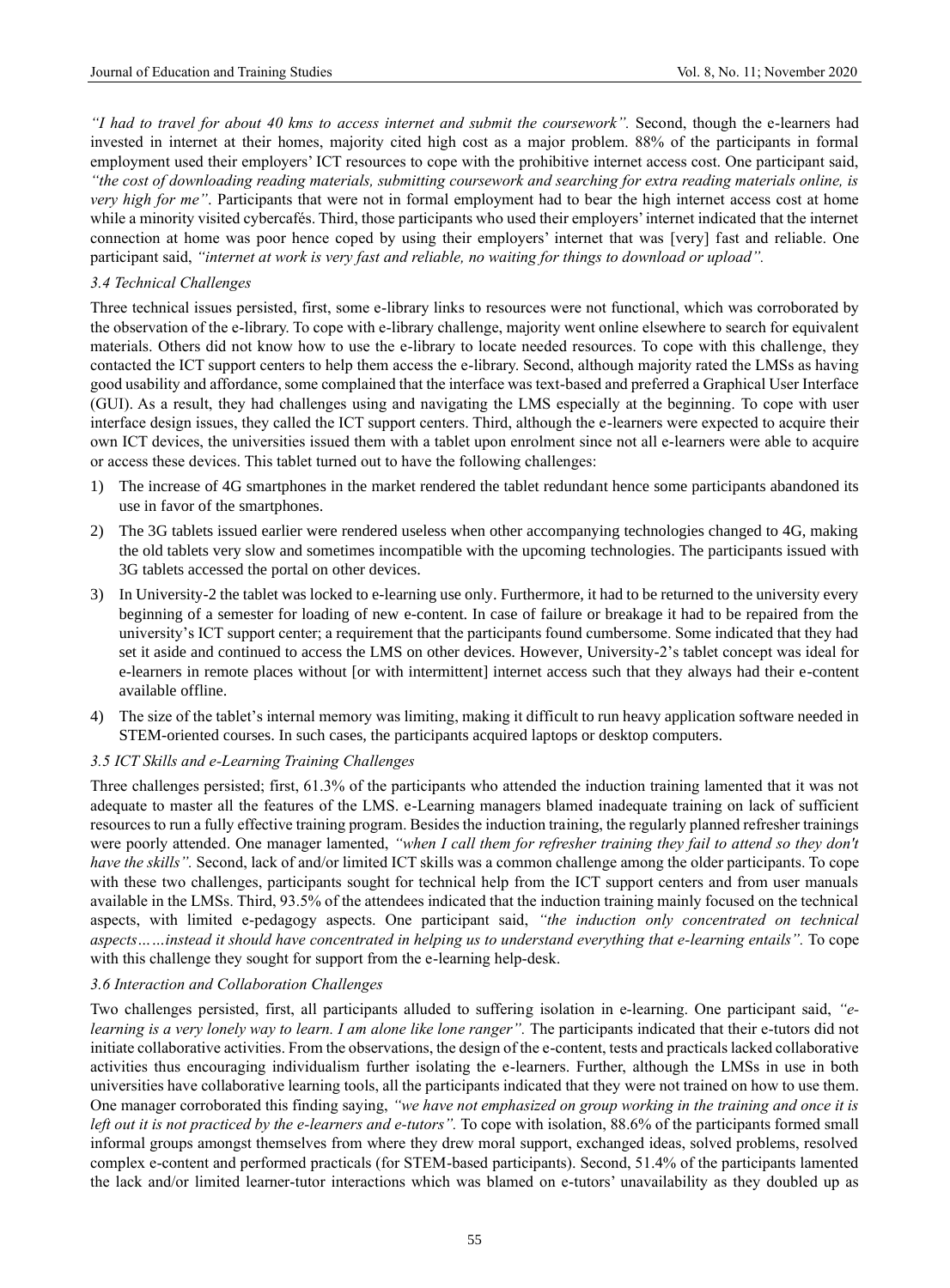conventional learning tutors and e-learning tutors, making it hard for them to find time to interact with their e-learners. The observation of the LMS revealed that interactions tools provided for learner content support such as the discussion fora and chats were mainly unused. Resolving complex e-content issues was one important reason why the e-learners desired to interact with their e-tutors. In the absence of e-tutors' content support or when the support is not adequate the e-learner's turned to online sources like Google and YouTube to seek for e-content support.

## *3.7 Personal-Related Challenges*

Three personal issues persisted, first, 94.3% of the participants were already in employment hence pursuing promotions and career goals. One e-learner *said "I am seeking for a degree so that I can get the promotion that has been elusive"*. 22.9% of these employed e-learners also indicated that they had family commitments. This lead to work-life-study balance challenge. One participant said, *"There is always something about work, social life and family coming up when I am supposed to be reading".* To cope with this challenge some participants either studied while at work during tea and lunch breaks, after work or late into the night after family responsibilities. Another participant said*, "I am at work all day and being a mother I have study at night when I should be resting"*. Second, lack of academic discipline and commitment to study was observed in 40% of the participants. The indicators were failure to meet coursework deadlines, participate in online discussions and study their notes. One participant said, *"ideally I don't know what happens when one enrolls as an e-learner, the subconscious does not register that one is student"*. 56.3% of the e-tutors observed this academic indiscipline with one saying, "some either do not submit their coursework at all or they delay to submit". To cope, such participants rushed to do things the last minute and others submitted coursework after the deadline via e-mail. Third*,* 14.3% of the e-learners suffered from low motivation caused by isolation and other challenges. One participant said, *"there are so many challenges to overcome with little support…which serve as motivaion killers"*. To cope with this challenge, they reached out to each other for moral support in their informal groups as they tackled the challenges together.

## *3.8 STEM Practicals' Challenges*

51.4% of the participants were enrolled in STEM courses that required practicals, which were mainly lacking and in rare occasions they were undertaken during tutorials. One participant decried, *"I was surprised why a science-based course which involves a lot of practicals was offered online yet the university has no capacity"*. Lack of practicals was occasioned by two challenges, first, there lacked necessary technologies to teach practicals online. One manager lamented, *"the elearning infrastructure is not mature enough to allow online teaching of practicals"*. Second, there lacked funds to afford the necessary technologies and training. One manager said, *"the needed specialized technology is expensive and training is costly"*. Thus the e-learners used the following coping strategies:

- 1) 15.8% did the practicals in their informal groups.
- 2) 36.8% did practicals with their e-tutors during the tutorials. However, the tutorial time is hardly enough. One elearner said, *"the practicals are only done during the tutorials and that time is limited so in a unit with so many topics and equivalent practicals I end up doing only one practical".*
- 3) All the STEM participants sought for practical help from online tutorials on YouTube.

## *3.9 Tutorial Challenges*

Two tutorial challenges persisted, first, 65.7% of the participants had never attended tutorials. Absenteeism was attributed to:

- 1) Failure to secure study leave from their respective employers since majority of the e-learners were in employment.
- 2) Prohibitive cost involved in attending the tutorials which include transport, food and accommodation.
- 3) Inflexibly scheduled tutorials where majority of the e-learners argued that the timing did not fit in their worklife schedule.

Second, all the participants who attended the tutorials attested to the tutorial time inadequacy. One participant wondered, *"how do we handle a whole semester's work in 3-4 hours?".* The coping mechanisms employed by all was the use of online tutorials.

## **4. Discussion**

## *4.1 e-Content Challenges*

e-Content is the learning materials uploaded by the e-tutors that include: course manuals, course outlines, lecture notes, tests/coursework and reference materials. The major e-content challenge was complexity which was further compounded, in some situations by outdated, incomplete, delayed, inconsistent, wrong format and e-content lacking in multimedia. These issues are traced back to the design of the e-content. Raspopovic et al. (2014) defined the quality metrics of the e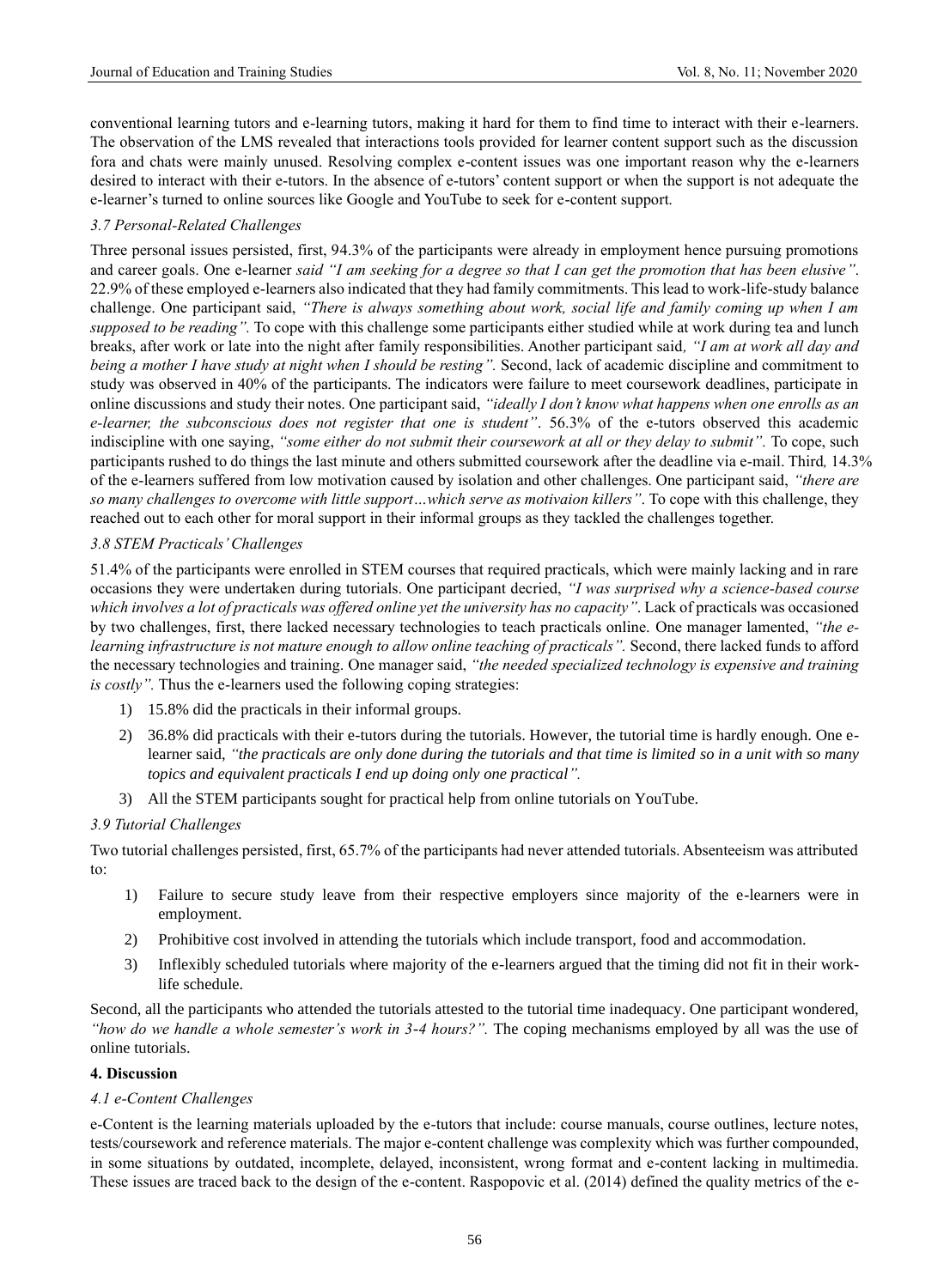content uploaded on the LMS by the e-tutors to include: accuracy, completeness, inclusion of multimedia, clarity, ease of understanding, presentation, organization and up-to-date e-content. According to e-learning managers the e-content challenges stemmed from inadequate e-tutor training in e-content development despite there being e-content development units in the respective universities. One manager said, *"it's not enough to train them initially and trust that they learned everything they are supposed to know about e-tutoring and though there is a refresher training where e-content design is addressed, majority do not attend"*. Despite the e-tutors being the creators and originators of the e-content, it turned out that majority of the e-learners did not contact their e-tutors over complex e-content citing e-tutors' unavailability as they were busy teaching in conventional learning. This finding was corroborated by e-learning managers who confirmed that the universities do not have dedicated e-tutors. This is consistent with the findings by Serdyukova and Serdyukov (2014) who reported that in many IHLs, majority of conventional learning tutors are turned into e-tutors and thus are pressed by time to carry out e-tutelage activities effectively. The minority of the e-learners that reached out to the e-tutors for econtent help indicated that the help was limited, delayed or sometimes not forthcoming. One participant said, *"Some units are very difficult to study on my own and when I try to get the e-tutors they are busy in face-to-face classess and when I get them it's for very little time"*. Hence, the e-learners turned to alternative sources of e-content help such as Google and YouTube. This finding is in line with connectivism which postulates that knowledge is stored in many places including nodes/computers in the Internet (Foroughi, 2015). However, although the e-tutors were not opposed to seeking e-content help from online sources majority of them were concerned about the validity of the e-content found online thereby cautioning the e-learners to verify it with their e-tutors and validate it against the course outlines. One e-tutor said, *"the e-content and knowledge from online sources need to be authenticated by their e-tutors as fit for their academic consumption. Besides these online tutorials in YouTube may not be within the scope of the curriculum because they may be too shallow or may go too far deep for the e-learners'level".* Further, to cope with e-content challenges the e-learners formed small learning groups where they communicated via WhatsApp social media platform which boosted interaction and collaboration as advocated for in constructivism and connectivism. In this case, fellow e-learners and e-tutors are nodes in which knowledge is stored, retrieved and shared among the members of the cooperative learning group (Foroughi, 2015).

## *4.2 Coursework Challenges*

The challenges of delayed e-content and coursework was attributed to lack of dedicated e-tutors hence e-learning becomes secondary to conventional learning. One e-tutor said, *"the e-learners get forgotten by the e-tutors because they are not here in campus on a daily basis".* Delayed coursework overwhelms the e-learners when it is availed later in the semester and also ceases to be continuous assessment. One participant said, *"it fails to be continuous when it comes so late".* In coping with difficult coursework some e-learners sought for academic assistance from multiple sources which is in line with connectivist theory that stipulates that knowledge is stored in multiple places and hence they should know how to locate it. However, academic assistance becomes a malpractice that raises ethical issues when payments are involved (Olcott et al., 2015). Further, due to the readily available online e-content the e-tutors lamented that some e-learners engaged in plagiarism when doing coursework. One e-tutor said, *"they copy and paste from google and they do not read, understand, filter and then possibly internalize the information they get online"*. These results are consistent with the findings by Busikova and Melicherokova (2013) who reported that e-learning presents the e-learners with more opportunities for academic dishonesty and fraud, making it easier to cheat in online tests and assignments than in faceto-face tests. To curb the plagiarism problem, this research recommends that e-tutors should design tests and assignments following constructivism and connectivism proposals based on cases and scenarios from e-learners' context and experiences.

#### *4.3 Internet Access Challenges*

Unavailability, poor quality and high cost of the internet hindered the efficiency with which e-learners undertook their elearning activities. Kenya has a huge urban-rural digital divide when it comes to vital ICT Infrastructure distribution (Ndung'u et al., 2019; Government of Kenya [GOK], 2019). Participants residing and/or working in the rural/remote areas experienced network availability and connection challenges, hence found it difficult to access the portal, download the notes, submit assignments and participate in chats and forums. To address the internet access issues majority of the elearners used their employers' ICT resources which raises ethical issues, with the following foreseeable ramifications:

- 1) Failure to manage work-life-study boundaries especially when they take time off from the employer to study. This amounts to theft of employers' man-hours (Romero, 2011).
- 2) Employers' information security is likely to be compromised once the e-learners access sites outside the organization which poses security threats.
- 3) Misappropriation of organizational ICT resources whose use amounts to theft since there is no compensation to the employer.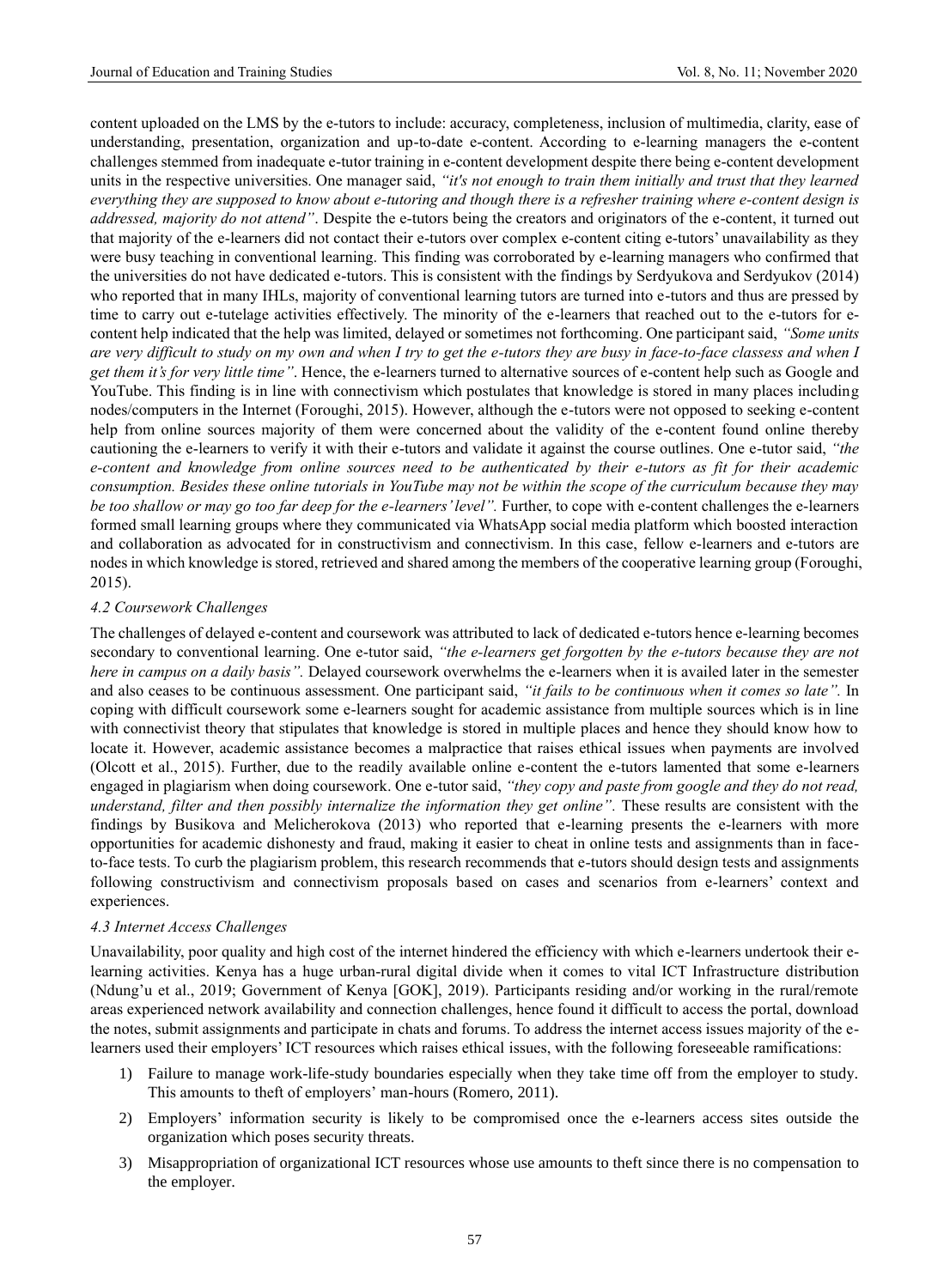# *4.4 Technical Challenges*

Inadequate and/or lack of technical skills of both the e-learners and e-tutors emerged as a problem. Technical challenges were blamed on two problems; first, there was lack of funds to roll out an effective e-learning training program leading to inadequate skills. Therefore, there is need for individual institutions to increase their capacity building budget in order to upscale e-learning training. Second, the on-campus trainings experience e-learners' apathy due to their unavailability. This can potentially be resolved by virtual trainings that are flexibly planned in consideration to the e-learners' commitments. Technology evolution emerged as a technical challenge, where technologies of the past are quickly replaced by the emerging ones. Technology evolution has implications on the interoperability, compatibility and cost of the device requirements for e-learners as observed from the tablet story. This is in line with the findings by Gros and García-Peñalvo (2016) which revealed that although the inevitable technological changes improve the delivery of e-learning, they have consequences on both the e-learners and institutions adopting e-learning technology.

## *4.5 ICT Skills and e-Learning Training Challenges*

The induction mainly focused on technical training. Previously, Tarus et al. (2015) and Mwaniki et al. (2016) had reported that e-learning induction training only focused on the functionality of the LMS with no e-pedagogy which is more important since it enables the e-learners to function in the entirely new e-learning environment. However, this research observed a slight improvement where participants indicated that there were limited pedagogical aspects included in the training. Therefore, there is need for a balance between technical and pedagogical training. It was also observed that the technical focused induction was inadequate, hence this research recommends that it needs to be supplemented with virtual training to address the inadequacy.

## *4.6 Interaction and Collaboration Challenges*

Islam et al. (2015) had recommended that e-tutors should maintain a daily, continuous online presence on the discussion fora and chats to control and manage discussions, answer questions and provide feedback. However, this research observed that there was limited and/or lack of learner-learner and learner-tutor interactions. This was blamed on two challenges, first, the e-tutors were time constrained to initiate interactive and collaborative activities by use of the interaction tools provided on the LMS, because they were overloaded as they teaching in both conventional learning and e-learning. Second, the e-tutors as well as the e-learners lacked training in the use of collaborative learning tools which denied both parties the intended benefits of collaborative learning advocated for by constructivism and connectivism. Muuro et al. (2014) had earlier observed that e-learning initiatives in IHLs lacked learner-tutor interaction and collaboration. Therefore, this research recommends that IHLs should engage dedicated e-tutors to improve delivery of elearning.

# *4.7 Work-Life-Study Challenges*

There was a constant conflict between study and personal responsibilities such as work, career goals, social and family commitments which resulted in work-life-study challenges. Interactive activities on chats and discussion fora which are planned to take place in the evenings, conflict with e-learners' family commitments, especially for young parents who took up e-learning because it fits studying around family. Work-life-study challenges also caused some e-learners to fail to meet coursework deadlines and attend the tutorials. Further, failure to have an appropriate work-life-study balance also caused low motivation levels. Romero (2011) observed that e-learners get overwhelmed when they fail to balance these three aspects. However, despite the work-life-study challenges, career goals emerged as motivation to pursue their studies since majority were looking for work promotions. Cercone (2008) argued that e-learners are highly motivated in carrying out their e-learning activities by factors such as work promotion and job satisfaction.

# *4.8 STEM Practical Challenges*

The teaching of STEM-based subjects in e-learning is a failed promise in IHLs in Kenya. Besides the lack of necessary technology and expertise, there is an assumption by universities' management that because majority of these e-learners had an earlier training they do no need the practicals since they already have those skills and experience. One manager said, *"usually many of the e-learners already have a career that they are advancing so they are not totally new to these things since they have some experience"*. This argument is largely true because majority of the participants were seeking career progression after having an earlier qualification at the diploma or undergraduate level. However, this research found some exceptions, e-learners fresh from high school without any earlier training and hence disillusioned by lack of practicals. One participant said, *"I know many students who had enrolled in the science subjects but left and others transferred to humanities due to lack of practicals".* This was corroborated by some e-tutors who had reservations about online teaching and learning of STEM subjects. One e-tutor asked, '*If our e-learners fail in the non-STEM courses, what happens to the STEM-based subjects which are practical in nature?'.* This perception that e-learning is more suited and applicable to social sciences than STEM subjects has caused many STEM learners to prefer conventional learning over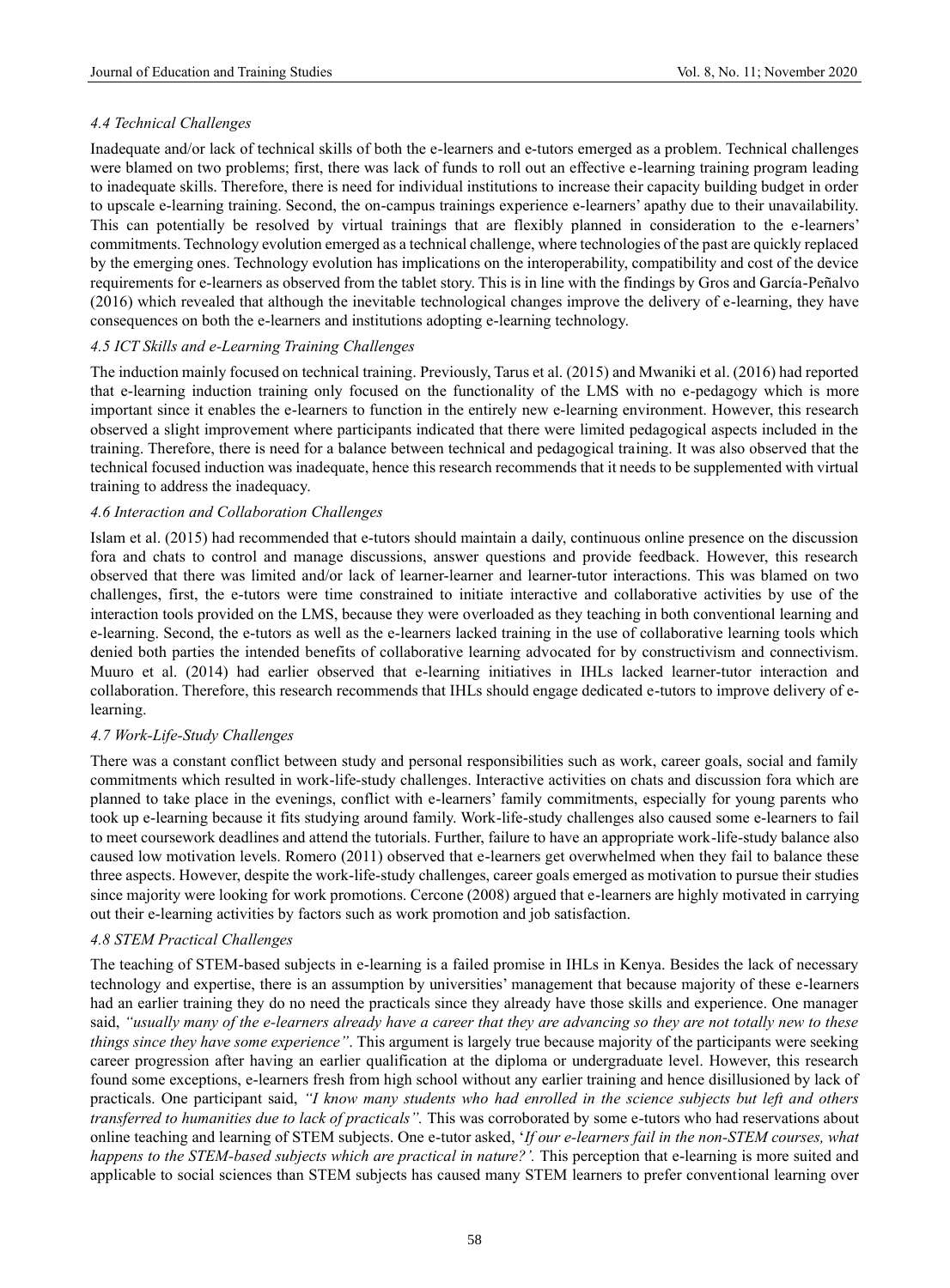e-learning (Arkorful & Abaidoo, 2014). While it is true that non-STEM-based e-learning has been around longer than STEM-based e-learning, it is possible to teach STEM-based subjects online (Bhukuvhani et al., 2012). One manager said, *'in the teaching of STEM-based units we could do better by simulation, videos, animations, having more interaction sessions and more training*'. From the research the following strategies of improving the teaching and learning of STEM subjects were suggested.

- 1) Pedagogical training for both e-tutors and e-learners on how to teach and learn practicals online.
- 2) Technical training of the e-tutors in order to be able to use the technology and pass the practical skills.
- 3) Acquisition of the specialized STEM tutoring technologies and technical facilitation in terms of facilities for the e-tutors.
- 4) Availing of funds to offset the aforementioned constraints in form of a budget.

#### *4.9 Tutorial Challenges*

Tutorials are the face-to-face interaction sessions between the e-learners and e-tutors. They are planned to happen either during the weekdays for a week or a weekend depending on the university concerned. Tutorials help to bridge the physical and psychological distance between the e-learners and the e-tutors (Kee, 2020). They also help to address the challenges that the e-learners have been experiencing when learning alone. However, many e-learners were not able to attend them due to work and family commitments, cost implications and inflexible tutorial schedules. For those who attended, time was a constrain for all the activities lined up. Thus, tutorials ended up being crash programs that exerted undue pressure on the e-learners as the e-tutors tried to recap and revise everything covered [or to be covered] over the entire semester. However, there are e-tutors and e-learners who felt that the tutorial time was adequate if both parties have diligently done their part over the semester. One e-learner reported, "*if one has covered the syllabus well, then he/she will see things flow very well in the tutorial. If not, by attending the tutorial, one will be mixed up and confused all the more than if he/she had not attended"*. Due to the varied tutorial challenges this research recommends the use of online tutorials to address the limited learner-tutor interaction.

#### **5. Conclusions and Recommendations**

This article has elucidated the various challenges that e-learners experience while undertaking their studies and their coping strategies. It has also presented the causes and effects of these challenges as well as the extent to which they hinder the full realization of the benefits of interaction and collaboration. Key among these challenges is the inadequate and/or lack of ICT infrastructure in the country especially in the rural and remote areas as well as high cost and poor quality of the internet. Other challenges relate to e-content which were traced back to e-tutors' inadequate training on e-content development. Limited e-learner training resulted in inadequate ICT and e-learning skills. Inadequate ICT and e-learning skills in turn caused limited interaction among e-learners and between e-learners and e-tutors. Lack of dedicated e-tutors caused them to be overloaded with face-to-face teaching as well as e-tutoring which left little time for interacting with their e-learners. Work, career goals, social and family commitments led to challenges in work-life-study balance. Finally, limited and/or lack of practicals in STEM courses disillusioned the e-learners. This research recommends that institutions should avail the necessary funds to rollout a comprehensive e-learning training program to address the training related challenges and put up a flourishing ICT infrastructure that can handle the delivery of STEM-based courses. The institutions should consider engaging dedicated e-tutors so that they can dedicate their time to e-learning and put up an effective and efficient e-learning pedagogy. An understanding of these challenges is necessary for e-learning providers, practitioners, policy makers and researchers so that they can put up measures and policies to mitigate them and hence minimize their impact. Finally, these challenges formed the bedrock upon which the larger research was founded whose main aim is to develop an e-learning theory for interaction and collaboration.

#### **Acknowledgements**

The researcher acknowledges the research grant by KCA University and the National Research Fund (NRF) Kenya.

#### **References**

- Aldiabat, K. M., & Le Navenec, C. (2018). Data Saturation: The Mysterious Step in Grounded Theory Method. *The Qualitative Report, 23(1*), 245-261. https://nsuworks.nova.edu/tqr/vol23/iss1/18
- Alzaghoul, A. F. (2012). The Implications of the Learning Theories on Implementing e-Learning Courses. *The Research Bulletin of Jordan-ACM, 2*(2), 27-30. http://ijj.acm.org/volumes/volume2/issue2/ijjvol2no5.pdf
- Amineh, R. J., & Asl, H. D. (2015). Review of Constructivist and Social Constructivism. *Journal of Social Sciences, Literature and Languages, 1*(1), 9-16.

https://www.academia.edu/31113252/Review\_of\_Constructivism\_and\_Social\_Constructivism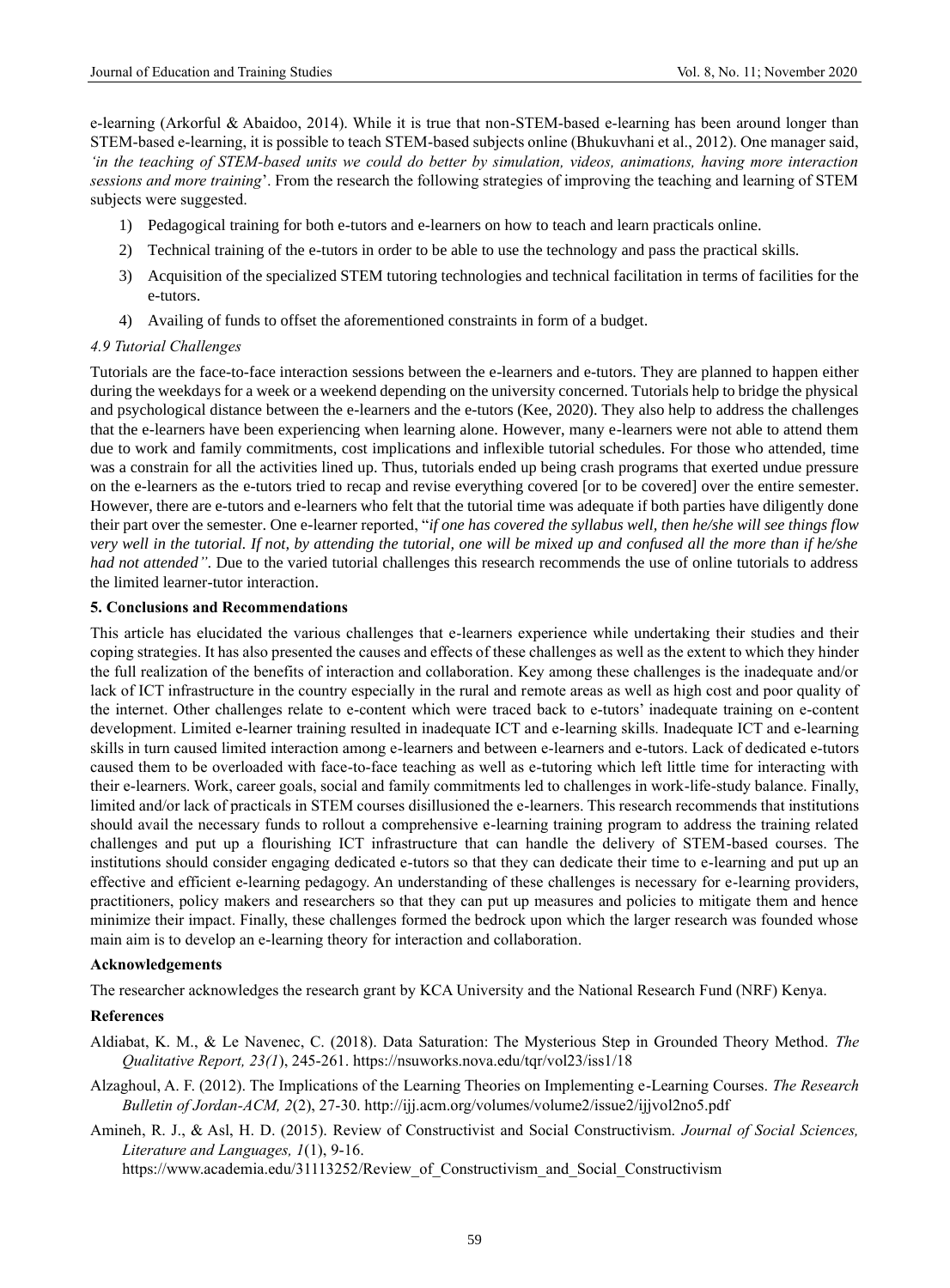- Anderson, T., & Dron, J. (2011). Three Generations of Distance Education Pedagogy. *International Review of Research in Open and Distance Learning, 12*(3), 81-97.<https://doi.org/10.19173/irrodl.v12i3.890>
- Aparicio, M., Bacao, F., & Oliveira, T. (*2016).* An e-Learning Theoretical Framework. *Educational Technology & Society, 19*(1), 292-307.
- Arkorful, A., & Abaidoo, N. (2014). The Role of e-Learning, The Advantages and Disadvantages of Its Adoption in Higher Education. *International Journal of Education and Research, 2*(12), 397-410. https://doi.org/10.1080/07294360.2014.956693
- Bhukuvhani, C., Mupa, M., Mhishi, M., & Dziva, D. (2012). Science Practical Work Instructional Technologies and Open Distance Learning in Science Teacher Training: A Case Study in Zimbabwe. *International Journal of Education and Development using Information and Communication Technology, 8*(2), 17-27. https://files.eric.ed.gov/fulltext/EJ1084176.pdf
- Bognar, B. (2016). Theoretical Backgrounds of e-Learning. *Croatian Journal of Education, 18*(1), 225-256. <https://doi.org/10.15516/cje.v18i1.1475>
- Busikova, A., & Melicherikova, Z. (2013). Ethics in e-Learning. In M.B. Nunes & M. McPherson (Eds), In Proceedings of IADIS International Conference in e-Learning 2013, (pp. 435-438). [http://www.iadisportal.org/e-Learning-2013](http://www.iadisportal.org/e-learning-2013-proceedings) [proceedings](http://www.iadisportal.org/e-learning-2013-proceedings)
- Cercone, K. (2008). Characteristics of Adult Learners with Implications for Online Learning Design. *Association for the Advancement of Computing in Education Journal*, *16*(2), 137-159.<https://eric.ed.gov/?id=EJ805727>
- Charmaz, K. (2014). Constructing Grounded Theory: Introducing Qualitative Methods". *Publication Ltd*. London. *SAGE*, pp.1-4. 2nd Edition.
- Chun-Tie, Y., Birks, M., & Francis, K. (2019). Grounded Theory Research: A Design Framework for Novice Researchers. *SAGE Open Medicine, 7*(0), 1-8.<https://doi.org/10.1177/2050312118822927>
- Commission of University Education. (2017). Universities Authorized to Operate in Kenya (pp. 1-2) *CUE*.
- Dabbagh, N. (2005). Pedagogical Models of e-Learning: A Theory-based Design Framework. *International Journal of Technology in Teaching and Learning, 1*(1), 25-44.
- Foroughi. A. (2015). The Theory of Connectivism: Can it Explain and Guide Learning in the Digital Age? *Journal of Higher Education Theory and Practice, 15*(5), 11-26. http://t.www.nabusinesspress.com/JHETP/ForoughiA\_Web15\_5\_.pdf
- Gentles, S. J., Charles, C., Ploeg, J., & McKibbon, K. (2015). Sampling in Qualitative Research: Insights from an Overview of the Methods Literature. *The Qualitative Report, 20*(11), 1772-1789.
- Government of Kenya. (2019). Draft National ICT Master Plan 2019-2029. ICT Authority Ministry of Information, Communication and Technology. pp 1-73. August 2019.
- Gros, B., & García-Peñalvo, F. J. (2016). Future Trends in The Design Strategies and Technological Affordances of e-Learning. In M. Spector, B. B. Lockee, & M. D. Childress (Eds.), Learning, Design, and Technology. An International Compendium of Theory, Research, Practice, and Policy (pp. 1-23). Switzerland: Springer International Publishing. [https://doi.org/10.1007/978-3-319-17727-4\\_67-1](https://doi.org/10.1007/978-3-319-17727-4_67-1)
- Islam, N., Beer, M., & Slack, F. (2015). e-Learning Challenges Faced by Academics in Higher Education: A Literature Review. *Journal of Education and Training Studies, 3*(5), 102-112.<https://doi.org/10.11114/jets.v3i5.947>
- Janssen, J., & Bodemer, D. (2013). Coordinated Computer-Supported Collaborative Learning: Awareness and Awareness Tools. *Educational Psychologist*, *48*(1), 40-55.<https://doi.org/10.1080/00461520.2012.749153>
- Kalpana, T. (2014). A Constructive Perspective on Teaching and Learning: A Conceptual Framework. *International Research Journal of Social Sciences, 3*(1), 27-29. [www.isca.in](http://www.isca.in/)
- Kalpokaite, N., & Radivojevic, I. (2019). Demystifying Qualitative Data Analysis for Novice Qualitative Researchers. *The Qualitative Report, 24*(13)*,* 44-57.<https://nsuworks.nova.edu/tqr/vol24/iss13/5>
- Kee, C. L. (2020). Face-to-Face Tutorial, Learning Management System and WhatsApp Group: How Digital Immigrants Interact and Engage in E-learning? *Malaysian Online Journal of Educational Technology, 8*(1), 18-35. <https://doi.org/10.17220/mojet.2020.01.002>
- Kop, R., & Hill, A. (2008). Connectivism: Learning Theory of the Future or Vestige of the Past. *International Review of Research in Open and Distance Learning, 9*(3), 1-13[. https://doi.org/10.19173/irrodl.v9i3.523](https://doi.org/10.19173/irrodl.v9i3.523)